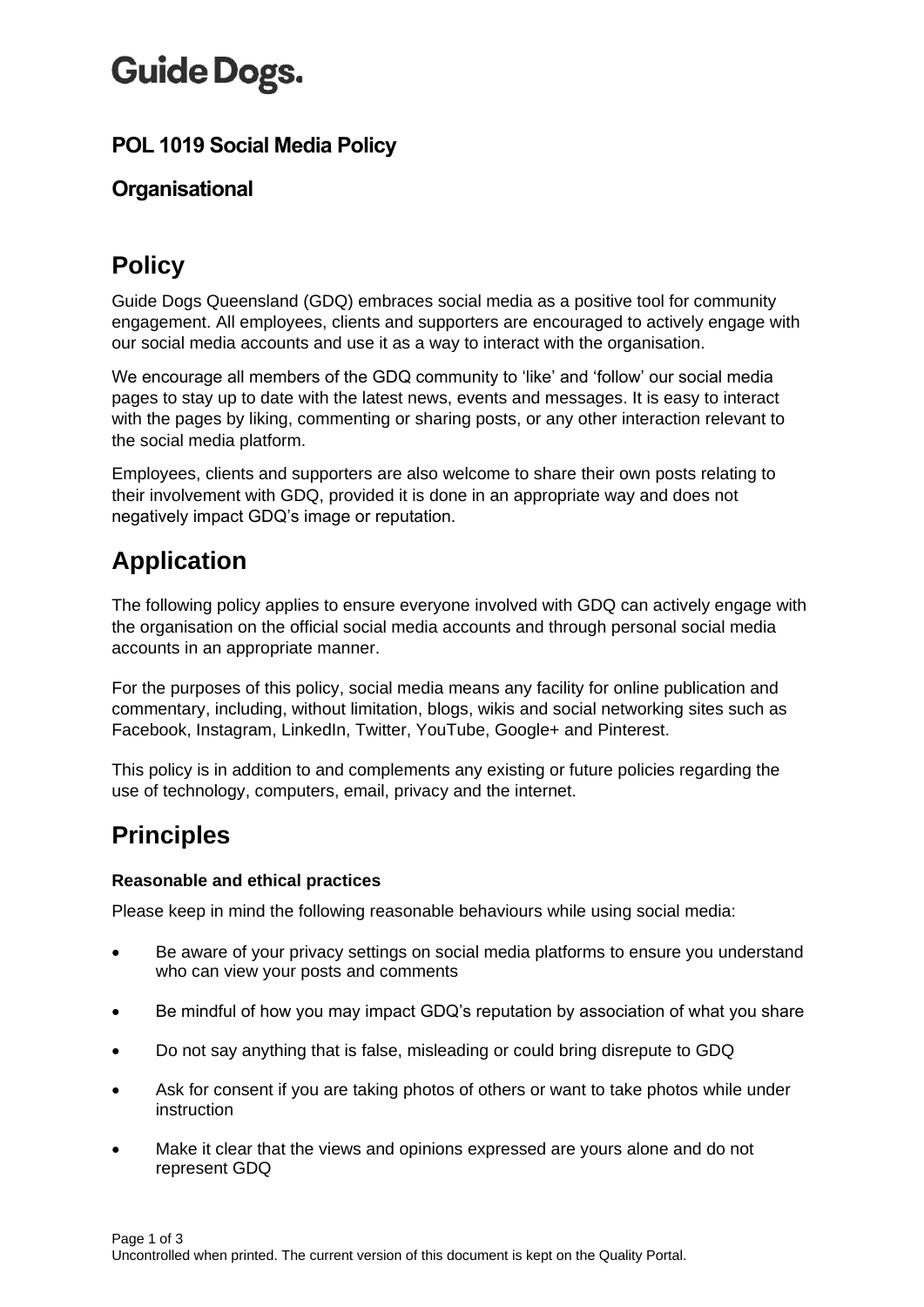• Report any misrepresentations of GDQ you see to the Marketing and Communications Unit and do not enter into any confrontations on behalf of GDQ

#### **Inappropriate use of social media**

Inappropriate use of social media by those associated with GDQ can be harmful to our reputation. Please be mindful of this when using social media and do not:

- Post anything that could negatively affect GDQ's brand and reputation
- Post any photos that inappropriately represent Guide Dogs in harness or actively working
- Present a personal or political view as that of GDQ
- Falsely present yourself as someone else from GDQ
- Make any comment which could disclose personal information relating to anyone associated with GDQ, including but not limited to staff, volunteers, clients or supporters
- Make any statement regarding GDQ's business activities that is untrue or commits GDQ to any action or initiative without appropriate authority
- Disclose official information which is classified or commercial-in-confidence
- Publish any confidential information, including but not limited to unpublished details about our fundraising activities, current or future projects and programs, financial information and research
- Post anything that could be considered discriminatory, defamatory, pornographic, proprietary, harassing, abusive or libellous
- Access, download or transmit any kind of sexually explicit material, violent images or any material deemed to be illegal under Australian law
- Share content related to GDQ which vents your frustrations or could be considered ranting
- Publish images of individuals without having obtained appropriate consent

If in doubt, do not post. Please contact a member of the Marketing and Communications Unit for advice if you are unsure about what would be classified as appropriate or inappropriate use of social media.

#### **Contributing to GDQ accounts**

We encourage everyone to offer ideas and contribute content to be shared to the official GDQ social media pages. Please submit any ideas, images or videos you believe would be appropriate for the GDQ social media pages to the Marketing and Communications Unit for consideration.

#### **Enforcement**

As is the case with all of GDQ's policies, if you do not comply with this Policy, you may face disciplinary action. Disciplinary action may involve a warning or, in serious cases, termination of your engagement with GDQ.